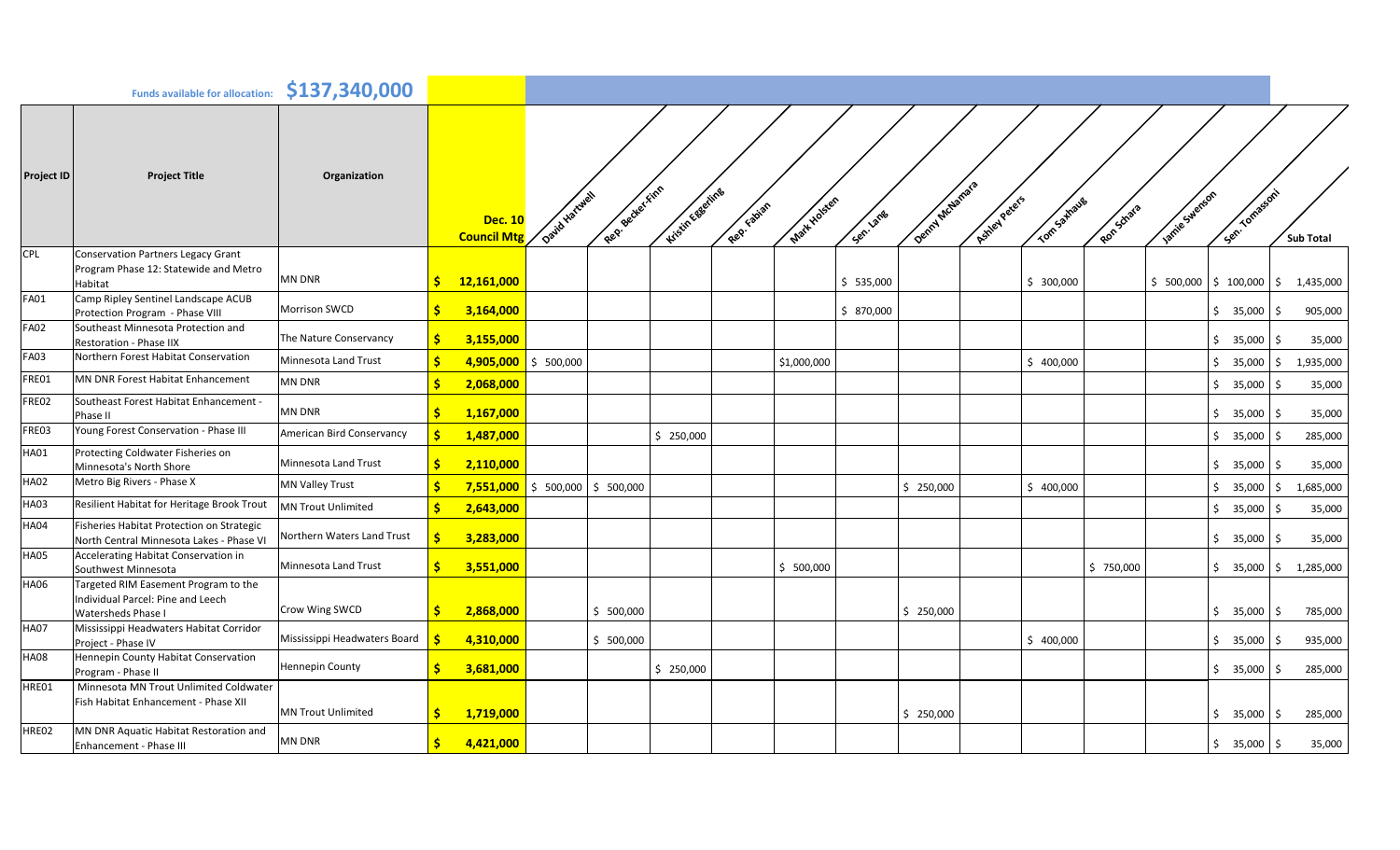| <b>Project ID</b> | <b>Project Title</b>                                                                                         | Organization                                         |     | <b>Dec. 10</b><br><b>Council Mtg</b> | David Hartwell | Recy Becker Finn | Kitsin Eggeling | Rep. tablan | Matt Holsten | Sen. ane | Denmy McJamara | Ashey Peters | Tom-samayes | Ron-Strata | lamite Swenson | Sen. Tomasson' |              | <b>Sub Total</b> |
|-------------------|--------------------------------------------------------------------------------------------------------------|------------------------------------------------------|-----|--------------------------------------|----------------|------------------|-----------------|-------------|--------------|----------|----------------|--------------|-------------|------------|----------------|----------------|--------------|------------------|
| HRE03             | St. Louis River Restoration Initiative - Phase<br>VII                                                        | MN DNR                                               | S.  | 2,660,000                            |                |                  |                 |             |              |          |                |              |             |            |                | \$35,000       | - Ś          | 35,000           |
| HRE04             | Knife River Habitat Rehabilitation - Phase V                                                                 | Zeitgiest and Lake Superior<br>Steelhead Association | S.  | 817,000                              |                |                  |                 |             |              |          |                |              |             |            |                | \$35,000       | ۱\$          | 35,000           |
| HRE05             | Shell Rock River Watershed Habitat<br>Restoration Program - Phase IX                                         | Shell Rock River Watershed<br>District               | S.  | 2,237,000                            |                |                  |                 | \$400,000   |              |          |                |              |             |            |                | \$35,000       | l \$         | 435,000          |
| HRE06             | Phase 1: Rum River Wildlife and Fish<br>Habitat Enhancement using Bioengineered<br><b>Bank Stabilization</b> | Anoka Conservation District                          | -Ś  | 952,000                              |                |                  |                 |             |              | \$95,000 |                |              |             |            |                | \$35,000       | -Ś           | 130,000          |
| HRE07             | Roseau River Habitat Restoration                                                                             | Roseau River Watershed<br>District                   | S.  | 3,542,000                            |                |                  |                 | \$300,000   |              |          |                |              |             |            |                | \$35,000       | -S           | 335,000          |
| HRE08             | Sauk River Watershed Habitat Protection<br>and Restoration - Phase II                                        | Sauk River Watershed District                        |     | 4,580,000                            |                |                  |                 | \$500,000   |              |          |                |              |             |            |                | \$35,000       | l \$         | 535,000          |
| HRE09             | Southeast Wetland Restoration                                                                                | City of Mankato                                      | -Ś  | 1,576,000                            |                |                  |                 |             |              |          |                |              |             |            |                | \$35,000       | l \$         | 35,000           |
| <b>HRE10</b>      | East Twin Lake Outlet Establishment                                                                          | Lyon County SWCD                                     |     | $\sim$                               |                |                  |                 |             |              |          |                |              |             |            |                |                | Ś.           |                  |
| <b>PA01</b>       | MN DNR WMA and SNA Acquisition - Phase<br>XII                                                                | MN DNR                                               | -S  | 2,410,000                            |                |                  |                 |             |              |          |                |              |             |            |                | \$35,000       | ۱Ś           | 35,000           |
| <b>PA02</b>       | Accelerating the Wildlife Management<br>Area Program - Phase XII                                             | Pheasants Forever, Inc.                              | Ŝ.  | 3,876,000                            |                |                  |                 |             |              |          |                |              |             |            |                | \$35,000       | -Ś           | 35,000           |
| PA03              | MN Prairie Recovery Program - Phase X                                                                        | The Nature Conservancy                               | S.  | 3,926,000                            |                |                  | \$1,000,000     |             |              |          |                |              |             |            |                | \$35,000       | l \$         | 1,035,000        |
| <b>PA04</b>       | Northern Tallgrass Prairie National Wildlife<br>Refuge - Phase XI                                            | The Nature Conservancy                               | -S  | $2,677,000$ \$ 500,000               |                |                  |                 |             |              |          |                |              |             |            |                | \$35,000       | - Ś          | 535,000          |
| <b>PA05</b>       | Lower Wild Rice River Corridor Habitat<br>Restoration - Request III                                          | Wild Rice Watershed District                         | -Ś. | 2,203,000                            |                |                  |                 |             |              |          |                |              |             |            |                | \$35,000       | -Ś           | 35,000           |
| <b>PA06</b>       | Martin County MN DNR WMA Acquisition<br>Phase IV                                                             | Fox Lake Conservation League,<br>Inc.                | -\$ | 2,785,000                            |                |                  |                 |             |              |          |                |              |             |            |                | \$35,000       | l \$         | 35,000           |
| <b>PA07</b>       | RIM Grassland Reserve - Phase II                                                                             | <b>BWSR</b>                                          | Ŝ.  | 3,772,000                            |                |                  |                 |             |              |          |                | \$750,000    |             |            |                | \$35,000       | l \$         | 785,000          |
| <b>PA08</b>       | Prairie Chicken Habitat Partnership of the<br>Southern Red River Valley - Phase VI                           | Prairie Chicken Society /<br>Pheasants Forever, Inc. | S.  | 2,025,000                            |                |                  |                 |             |              |          |                |              |             |            |                | \$35,000       | I\$          | 35,000           |
| <b>PA09</b>       | Heron Lake Area Conservation Partnership                                                                     | Heron Lake Watershed District   S                    |     | 5,242,000                            |                |                  |                 | \$300,000   |              |          |                |              |             | \$750,000  |                | \$35,000       | $\mathsf{S}$ | 1,085,000        |
| <b>PA10</b>       | Cannon River Watershed Habitat Complex -<br>Phase IX                                                         | Trust for Public Land                                | S.  | 1,339,000                            |                |                  |                 |             |              |          |                |              |             |            |                | \$35,000       | \$           | 35,000           |